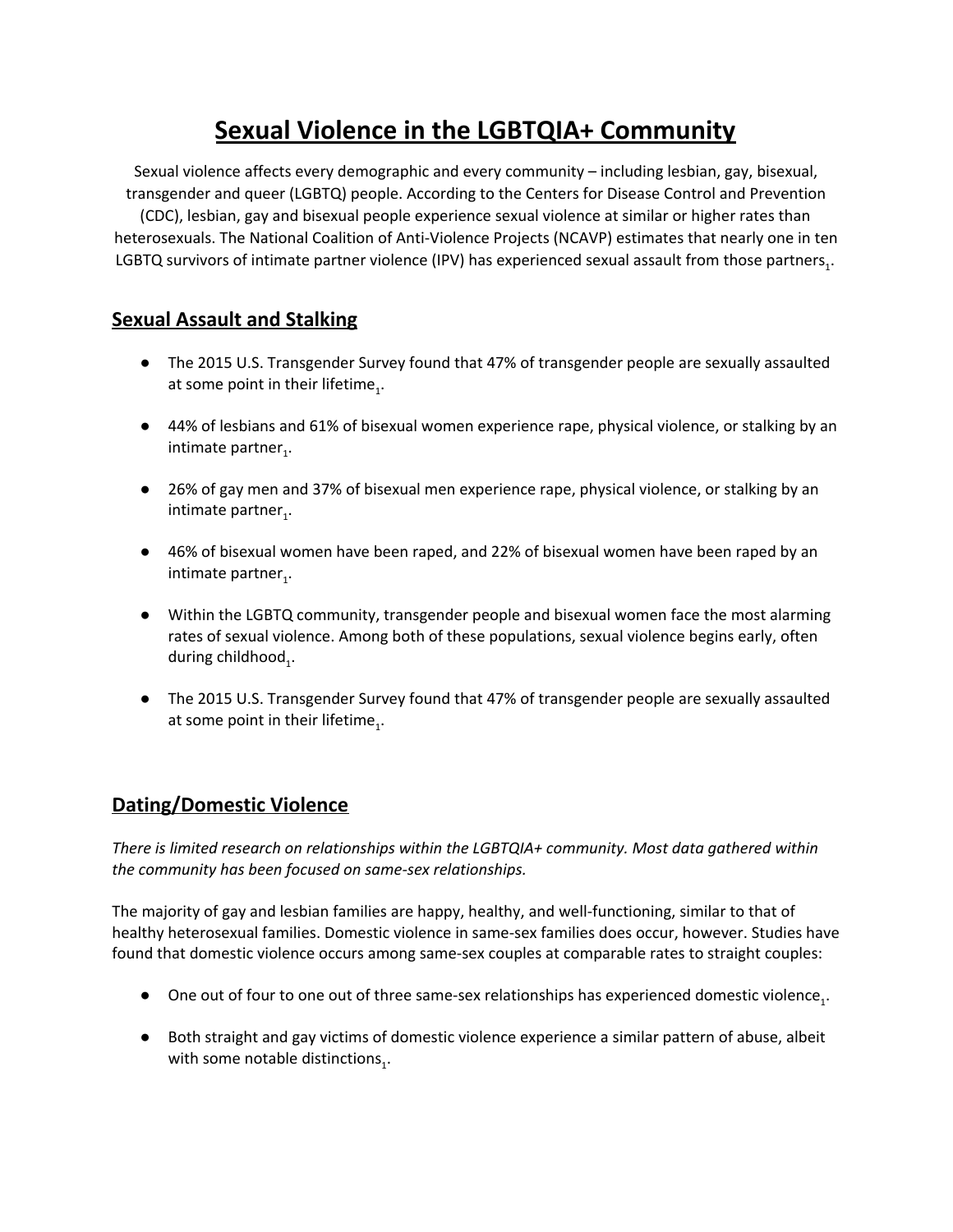**Straight and same-sex domestic violence share many common characteristics, but domestic violence in same-sex relationships is distinctive in many ways from domestic violence in heterosexual relationships:**

Gay or lesbian abusers may threaten "outing" their victims to work colleagues, family, and friends. This threat is amplified by the sense of extreme isolation among gay and lesbian victims since some are still closeted from friends and family, have fewer civil rights protections, and lack access to the legal system. Lesbian and gay victims may be more reluctant to report abuse to legal authorities. Survivors may not contact law enforcement agencies because doing so would force them to reveal their sexual orientation or gender identity<sub>2</sub>.

Gay and lesbian victims may also be reluctant to seek help out of fear of showing a lack of solidarity among the gay and lesbian community. Similarly, many gay men and women hide their abuse out of a heightened fear that society will perceive same-sex relationships as inherently dysfunctional<sub>2</sub>.

Abusers can threaten to take away the children from the victim. In some states, adoption laws do not allow same-sex parents to adopt each other's children. This can leave the victim with no legal rights should the couple separate. The abuser can easily use the children as leverage to prevent the victim from leaving or seeking help. Even when the victim is the legally recognized parent an abuser may threaten to out the victim to social workers hostile to gays and lesbians, which may result in a loss of custody. In the worst cases the children can even end up in the custody of the abuser<sub>2</sub>.

#### **Resources and Further Information**

The Office for Violence Prevention and Victim Assistance at Rutgers Camden offers individual counseling to victim/survivors of sexual violence that is free and confidential. Our counseling services seek to provide you with the opportunity to talk about your feelings, fears, questions, and options moving forward. We will not try to "make you" do anything. We will not try and make you leave the relationship, press criminal charges or get a restraining order. What we will do is give you the opportunity to explore all of your options and help you make informed decisions. It is up to you. We wish to support you while you make these difficult choices. If you are interested in counseling, please call our office at (856) 225-2326 to make an appointment.

*The Human Rights Campaign lists LGBTQ-friendly resources on their website, which are also listed below:*

Let's Talk About It: A [Transgender](https://forge-forward.org/wp-content/docs/Lets-Talk-Therapist-Guide.pdf) Survivor's Guide to Accessing Therapy

National Sexual Assault Hotline – can also refer you to a local rape crisis center 1-800-656-HOPE (4673) 24/7 or Online Counseling at <https://ohl.rainn.org/online/>

Love is Respect Hotline 1-866-331-99474 (24/7) or Text "loveis" 22522

The [Anti-Violence](https://avp.org/) Project– serves people who are LGBTQ Hotline 212-714-1124 Bilingual 24/7